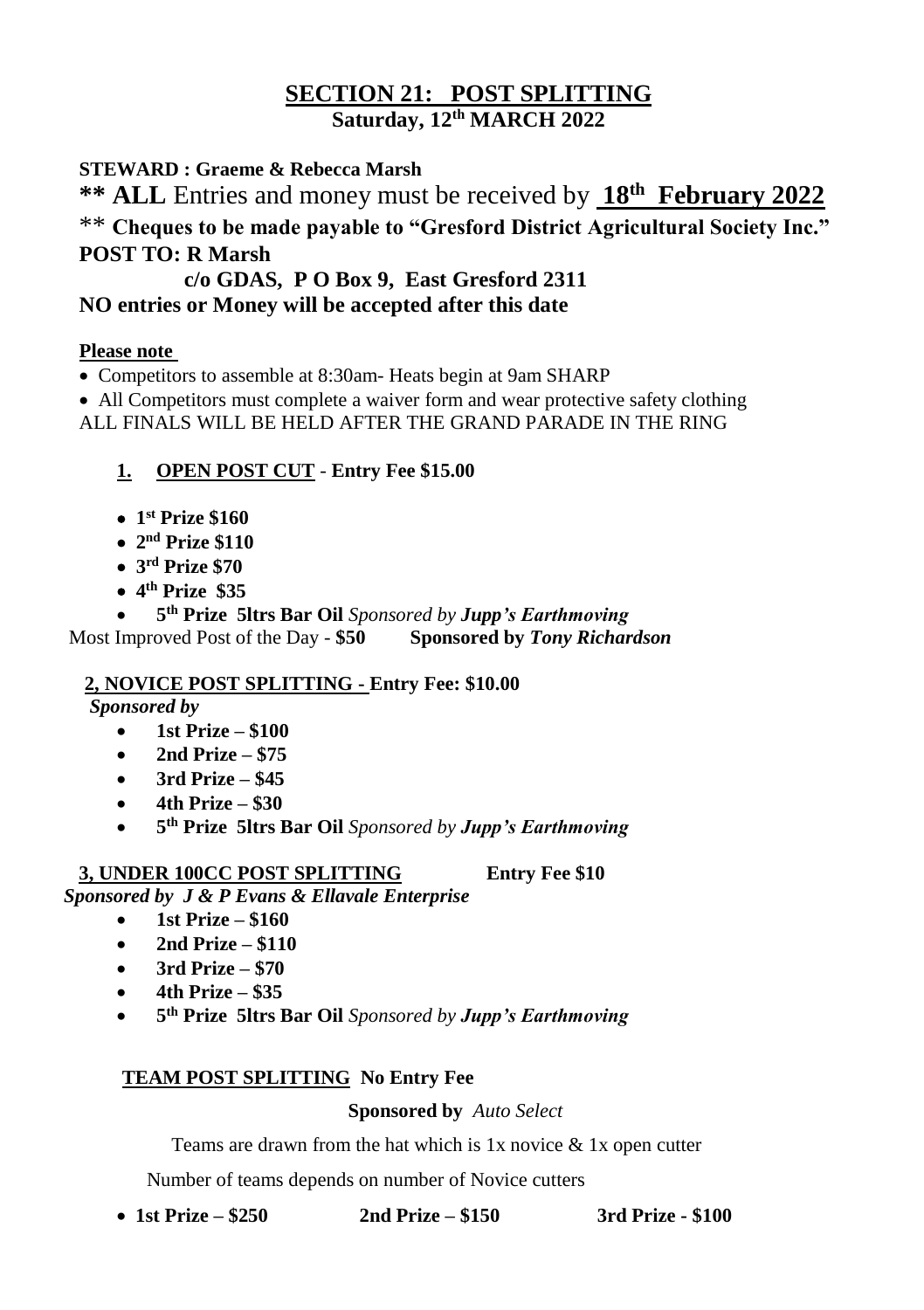# **Feature Event**

#### **4. OPEN HOT SAW SPEED CUT OVER 100CC - Entry Fee \$20.00 Sponsored by***: Truck Hire Australia*

- $\bullet$  1<sup>st</sup> Prize \$180 **Plus 1 x Pair Chainsaw Chaps**
- **2 nd Prize \$150**
- **3 rd Prize \$100**
- **4 th Prize \$70**

#### 5. **UNDER 100cc VISUALLY STANDARD DISK STACKING**. - **Entry Fee \$20.00 Sponsored by** *K & R Trappel Excavation*

- $\bullet$  1<sup>st</sup> \$110
- **2 nd \$85**
- **3 rd \$55**
- **4 th 5ltrs Bar Oil** *sponsored by Jupp's Earthmoving*

#### **6. OVER 100cc VISUALLY STANDARD SPEED CUT. - Entry Fee: \$20.00 Sponsored by**

- **1 st \$110**
- **2 nd \$85**
- **3 rd \$55**
- **4 th 5ltrs Bar Oil** *sponsored by Jupp's Earthmoving*

#### **7. HUSQVARNA VS STIHL RELAY No Entry Fee**

Teams of 4 are chosen from fastest times in Under 100cc Post Rip to represent either Stihl or Husky. Each team will participate in a Speed cut, Disk Stack and Post Cut.

#### **ALL BLOCKS WILL BE AS EVEN AS POSSIBLE & PEELED FOR THESE EVENTS**